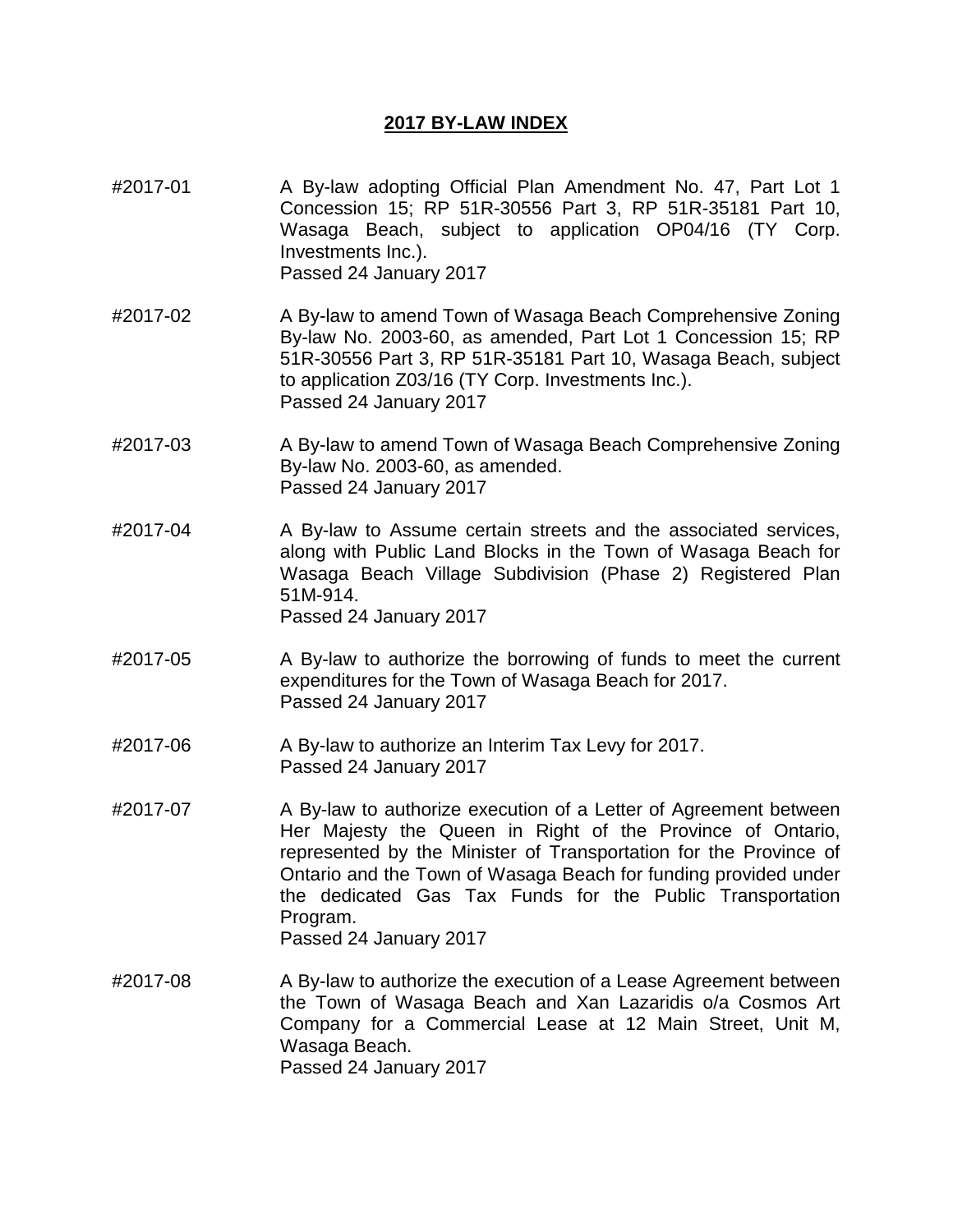- #2017-09 A By-law to authorize execution of a Grant Contract Agreement between the Town of Wasaga Beach and the Ontario Trillium Foundation to develop and implement a Volunteer Management Program for the Wasaga Beach Community. Passed 24 January 2017
- #2017-10 A By-law to authorize the execution of an Agreement between the Town of Wasaga Beach and the Corporation of the County of Simcoe. Passed 24 January 2017
- #2017-11 A By-law to confirm the proceedings of the Council of the Corporation of the Town of Wasaga Beach at its regular meeting held Tuesday, January 24, 2017. Passed 24 January 2017
- #2017-12 A By-law to authorize the Agreement between the Town of Wasaga Beach and Her Majesty the Queen in Right of Canada hereby represented by the Minister responsible for Federal Economic Development Agency for Southern Ontario (Canada 150 Community Infrastructure Program). Passed 21 February 2017
- #2017-13 A By-law to authorize Agreements between the Town of Wasaga Beach and Regional Tourism Organization 7 (RTO7). Passed 21 February 2017
- #2017-14 A By-law to authorize an agreement between the Town of Wasaga Beach and Regional Tourism Organization 7 (RTO7). Passed 21 February 2017
- #2017-15 A By-law to authorize an Agreement with the County of Simcoe for the appointment of a Closed Meeting Investigator. Passed 21 February 2017
- #2017-16 A By-law to authorize an Agreement with Her Majesty the Queen in Right of Canada (Enabling Accessibility Fund). Passed 21 February 2017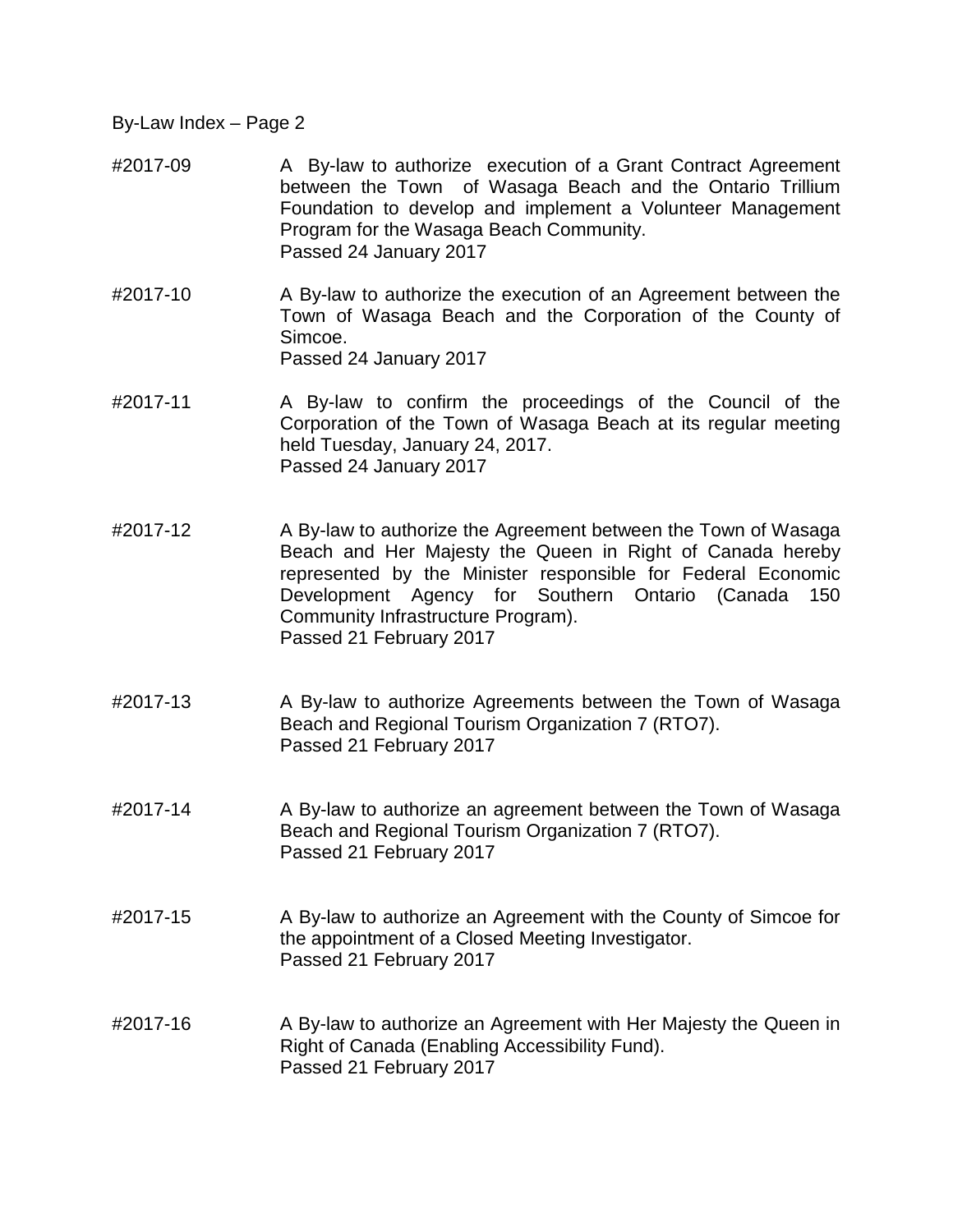- #2017-17 A By-law to authorize an Agreement with the Wasaga Beach Chamber of Commerce regarding the provision and transition of tourism services. Passed 21 February 2017
- #2017-18 A By-law to authorize a Lease Agreement amendment authorized under By-law 2016-114 with Main Street Farmers Market for the use of the Spruce Street Parking Lot for a Seasonal Farmers Market. Passed 21 February 2017
- #2017-19 A By-law to appoint a member to the Board of Directors of Geosands Inc. and to amend By-law 2016-19. Passed 21 February 2017
- #2017-20 A By-law to authorize the Lease Agreement with Dea Sol Inc., o/a Flavours on the Beach for 115 Beach Drive Units 1-7. Passed 21 February 2017
- #2017-21 A By-law to authorize the Lease Agreement with Magdalena Collins for 12 Main Street Unit C. Passed 21 February 2017
- #2017-22 A By-law to create a Beachfront Management Board for the Town of Wasaga Beach. Passed 21 February 2017
- #2017-23 A By-law to authorize a Small Cell Master License Agreement with Bell Mobility Inc. Passed 21 February 2017
- #2017-24 A By-law to confirm the proceedings of the Council of the Corporation of the Town of Wasaga Beach at its Regular meeting held Tuesday, February 21, 2017. Passed 21 February 2017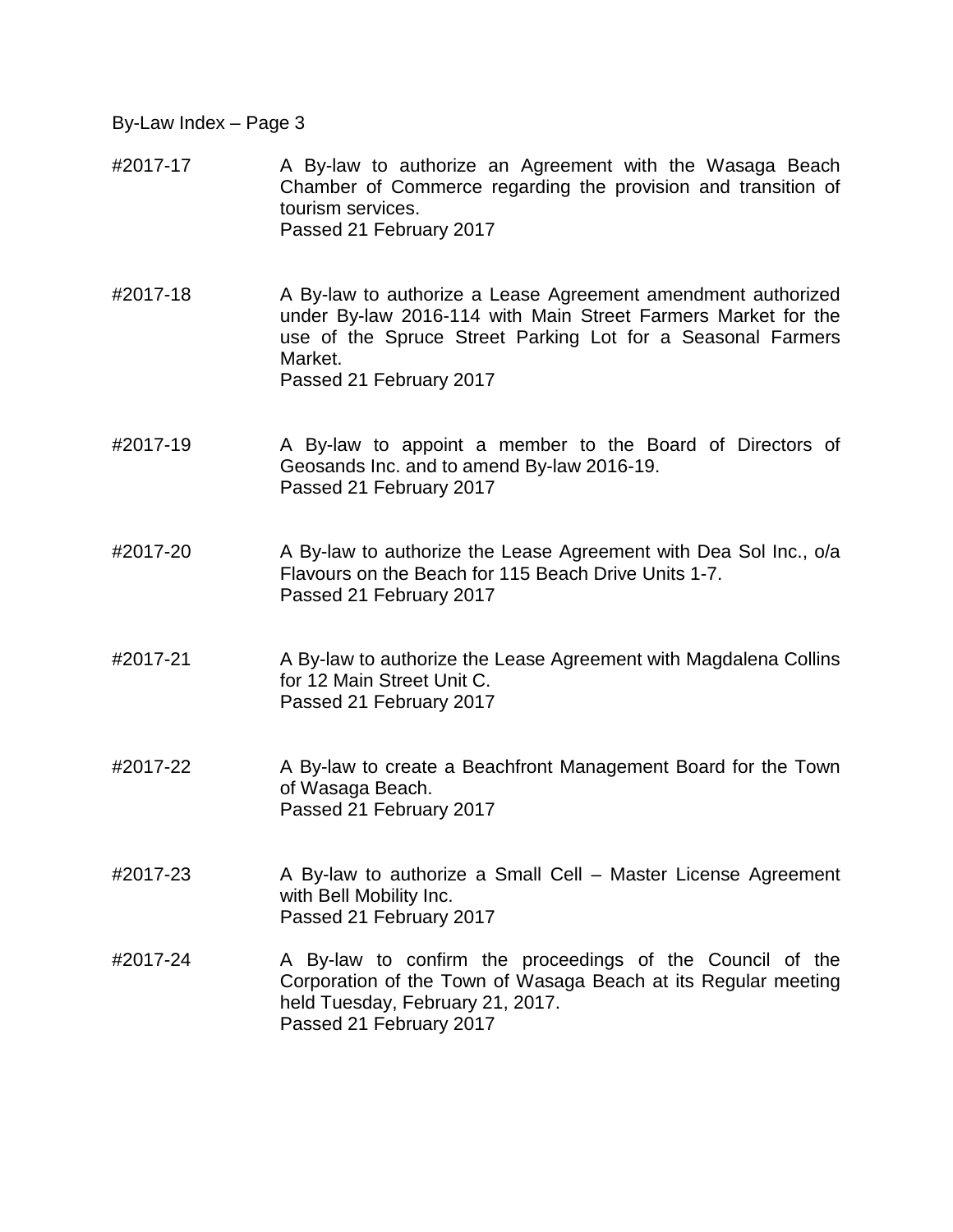- #2017-25 A By-law to amend Town of Wasaga Beach Comprehensive Zoning By-law No. 2003-60, as amended, Z1416, Mamta International, Ramblewood Drive, Lot 54, Plan 1700, Lift Hold by-law Passed 28 March 2017
- #2017-26 A By-law to amend Town of Wasaga Beach Comprehensive Zoning By-law No. 2003-60, as amended, Z1216, West Side Contracting (Perciballi), 6 Dunkerron Avenue, Lots 19 and 20 Plan 674, Lift Hold By-law. Passed 28 March 2017
- #2017-27 A By-law to authorize the execution of an Agreement between the Town of Wasaga Beach and Her Majesty the Queen in Right of Canada (New Horizons for Seniors Program). Passed 28 March 2017
- #2017-28 A By-law to authorize the execution of a Lease Agreement between the Town of Wasaga Beach and 1812643 Ontario Ltd., o/a The Candy Shack for a Commercial Lease at 12 Main Street, Unit E. Passed 28 March 2017
- #2017-29 A By-law to confirm an interest rate for the Promissory note held with Wasaga Distribution Inc. Passed 28 March 2017
- #2017-30 A By-law to authorize the execution of an Agreement between the Town of Wasaga Beach and Her Majesty the Queen in Right of Ontario (Public Transit Infrastructure Fund). Passed 28 March 2017
- #2017-31 A By-law to make appointments to the Beachfront Management Board. Passed 28 March 2017
- #2017-32 A By-law to exempt Lots 74, 75, 76, 82 and Part of 77 on Registered Plan 837, in the Town of Wasaga Beach, County of Simcoe, from Part Lot Control (Bremont Homes – BeacH2O) Passed 28 March 2017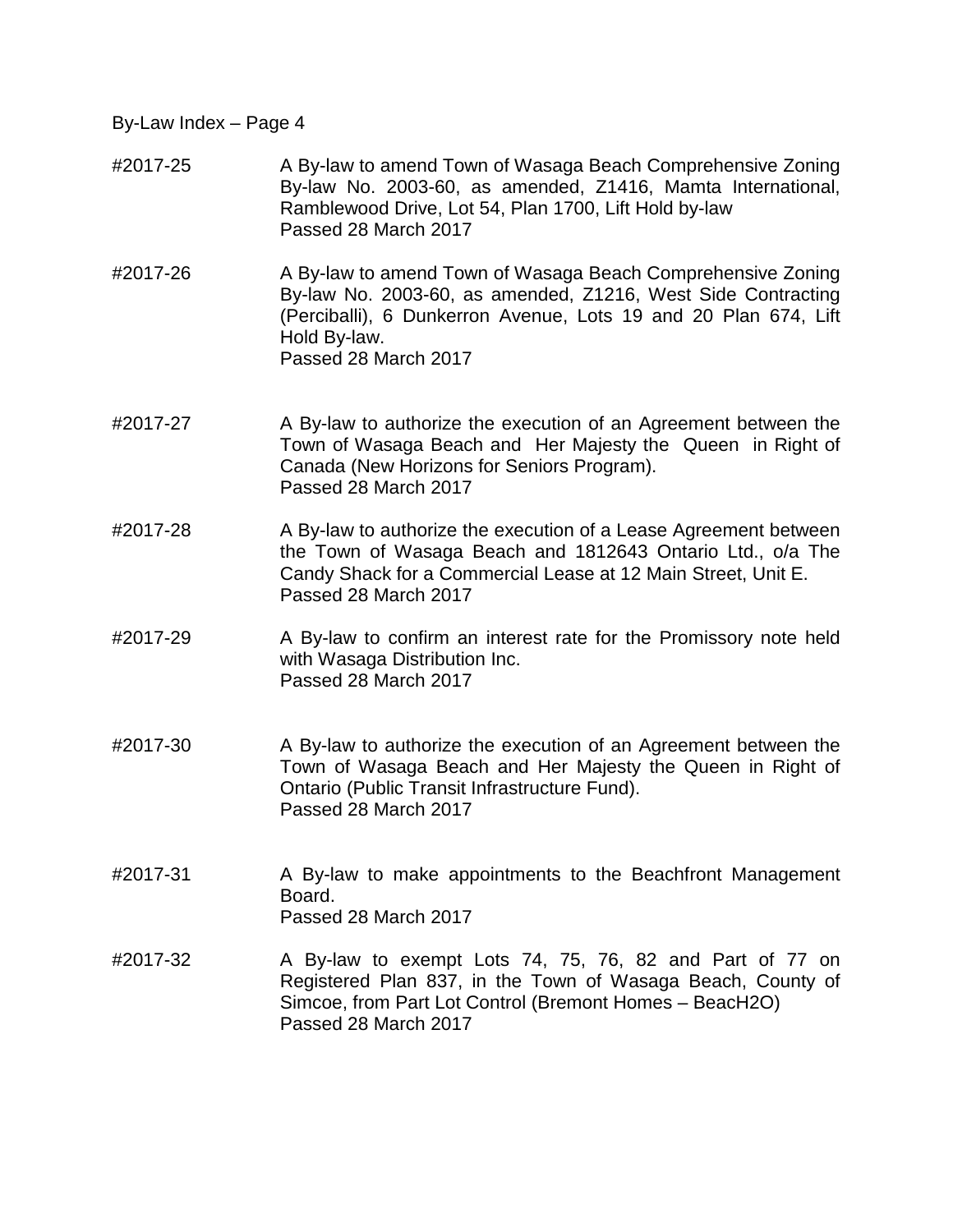- #2017-33 A By-law to confirm the proceedings of the Council of the Corporation of the Town of Wasaga Beach at its regular meeting held Tuesday, March 28, 2017 Passed 28 March 2017
- #2017-34 A By-law to authorize the execution of an Agreement between the Town of Wasaga Beach and Her Majesty the Queen in Right of Ontario as represented by the Minister of Natural Resources and Forestry Passed 25 April 2017
- #2017-35 A By-law authorize the stop-up, closure and sale of a portion of the unopened road allowance known as Part of Oak Street Plan 835, Sunnidale more particularly described as Part 1 on 51R-40627 Passed 25 April 2017
- #2017-36 A By-law to exempt Blocks 1,2,3 and 11 registered Plan 51M-1098 in The Town of Wasaga Beach, County of Simcoe, From Part Lot Control (Pine Valley – Wasaga Heights, Phase  $1 - 41$ <sup>st</sup> Street South) Passed 25 April 2017
- #2017-37 A By-law to appoint seasonal Municipal Law Enforcement Officers for the Town of Wasaga Beach Passed 25 April 2017
- #2017-38 A By-law to authorize the execution of a Lease Agreement between the Town of Wasaga Beach and Splash Apparel for a Commercial Lease at 13 First Street, Unit 2 Passed 25 April 2017
- #2017-39 A By-law to authorize the execution of a Lease Agreement between the Town of Wasaga Beach and Splash Apparel for a Commercial Lease at 57 Beach Drive Passed 25 April 2017
- #2017-40 A By-law to authorize the execution of a Lease Agreement between the Town of Wasaga Beach and JJBG Holdings Inc. for a Commercial Lease at 93 Beach Drive, Unit A Passed 25 April 2017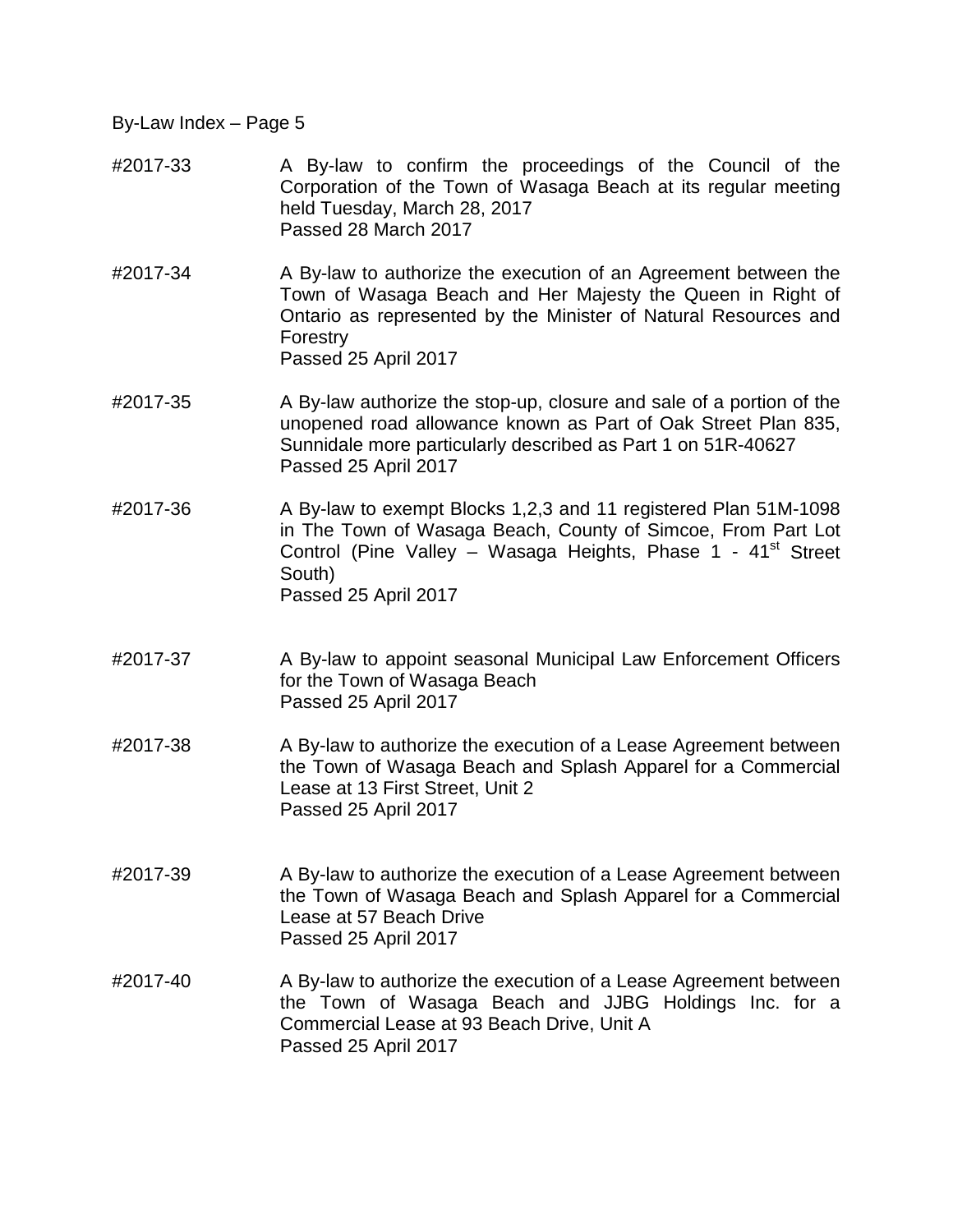- #2017-41 A By-law to authorize the execution of a Lease Agreement between the Town of Wasaga Beach and 9839429 Canada Inc., o/a Jootz Inc. for a Commercial Lease at 93 Beach Drive, Unit C held Tuesday, March 28, 2017 Passed 25 April 2017
- #2017-42 A By-law to confirm the proceedings of the Council of the Corporation of the Town of Wasaga Beach at its regular meeting held Tuesday, April 25, 2017. Passed 25 April 2017
- #2017-43 A By-law to appoint seasonal Municipal Law Enforcement Officer for the Town of Wasaga Beach. Passed 16 May 2017
- #2017-44 A By-law to appoint a casual Municipal Law Enforcement Officer/Park Warden Supervisor for the Town of Wasaga Beach. Passed 16 May 2017
- #2017-45 A By-law to confirm the proceedings of the Council of the Corporation of the Town of Wasaga Beach at its Special meeting held Tuesday, May 16, 2017. Passed 16 May 2017
- #2017-46 A By-law to appoint a Director of Finance and Treasurer for the Town of Wasaga Beach and to repeal by-law 2011-80. Passed 30 May 2017
- #2017-47 A By-law to set the Tax Rates and to Levy Taxes for the year 2017. Passed 30 May 2017
- #2017-48 A By-law to appoint a Director, Recreation, Events and Facilities for the Town of Wasaga Beach. Passed 30 May 2017
- #2017-49 A By-law to amend By-law 2016-143 being a by-law to appoint members to the Age Friendly Community Committee. Passed 30 May 2017
- #2017-50 A By-law to amend By-law No. 2005-17, being a by-law to establish rates and regulations for the parking of vehicles within the Town of Wasaga Beach. Passed 30 May 2017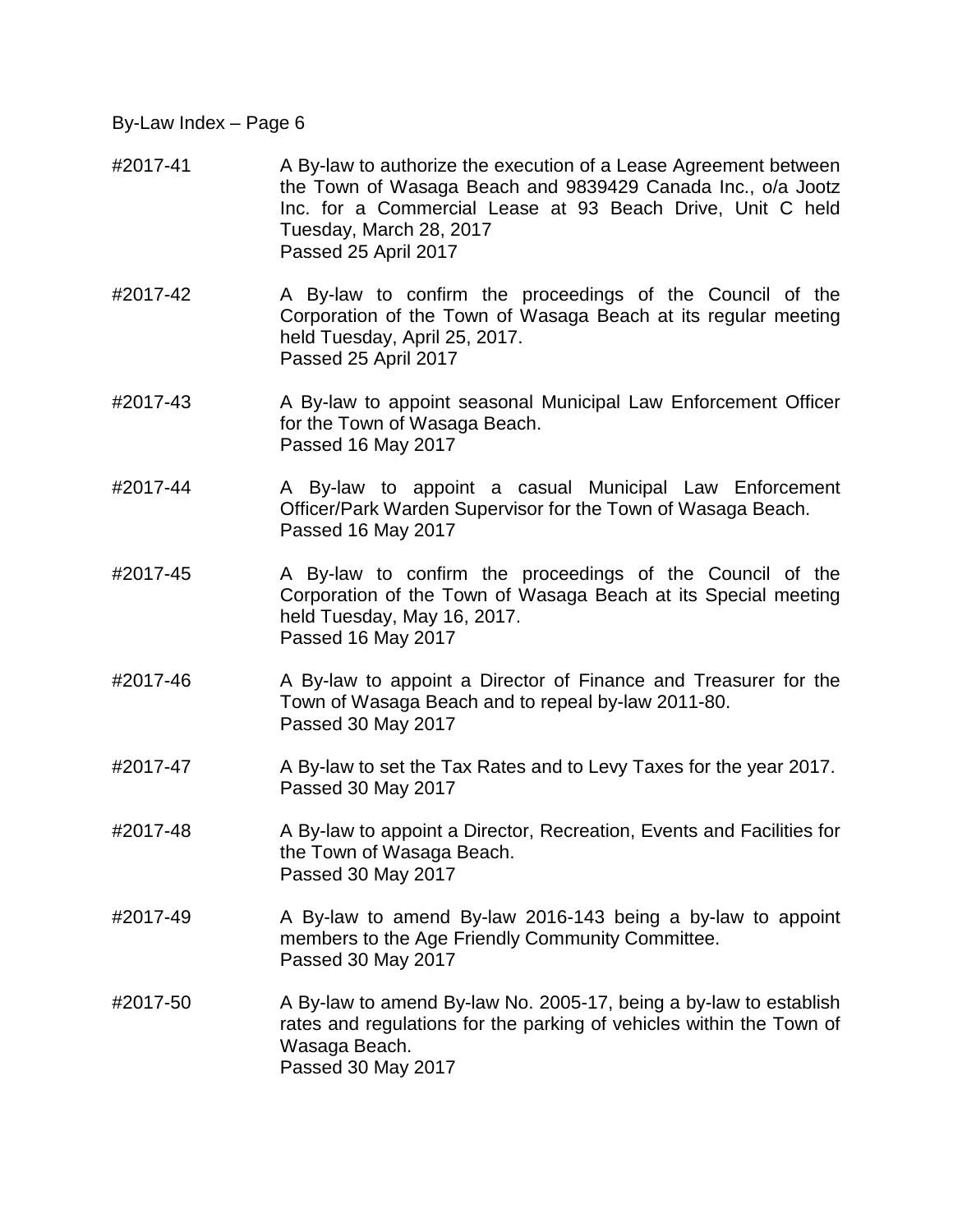- #2017-51 A By-law to amend By-law No. 2016-177 being a by-law to establish fees and charges to be collected by the Town. Passed 30 May 2017
- #2017-52 A By-law to amend By-law No. 2007-38 being a by-law to license, regulate and govern businesses carried on within the Municipality Passed 30 May 2017
- #2017-53 A By-law authorize the execution of a Lease Agreement between the Town of Wasaga Beach and Spirit Apparel Inc. o/a Shore Store for a Commercial Lease at 13 First Street, Units 3 and 4. Passed 30 May 2017
- #2017-54 A By-law to authorize the execution of a Lease Agreement between the Town of Wasaga Beach and Gil Mechaly in Trust for a company to be incorporated for a commercial lease at 14 First Street Unit, 1. Passed 30 May 2017
- #2017-55 BY-LAW NUMBER VOIDED NOT PASSED. 30 May 2017
- #2017-56 A By-law to amend By-law 2013-25 being a by-law to establish a wage grid and ladder chart for non-union employees. Passed 30 May 2017
- #2017-57 A By-law to confirm the proceedings of the Council of the Corporation of the Town of Wasaga Beach at its regular meeting held Tuesday, May 30, 2017. Passed 30 May 2017
- #2017-58 A By-law to authorize the execution of an Agreement between the Town of Wasaga Beach and Her Majesty the Queen in Right of Ontario (Seniors Community Grant). Passed 30 May 2017
- #2017-59 A By-law to authorize an Interim Control By-law to limit the use of certain lands within the boundaries of the Town of Wasaga Beach. Passed 30 May 2017
- #2017-60 A By-law to amend Town of Wasaga Beach Comprehensive Zoning By-law No. 2003-60, as amended (2336543 Ontario Inc. –Orofino). Passed 27 June 2017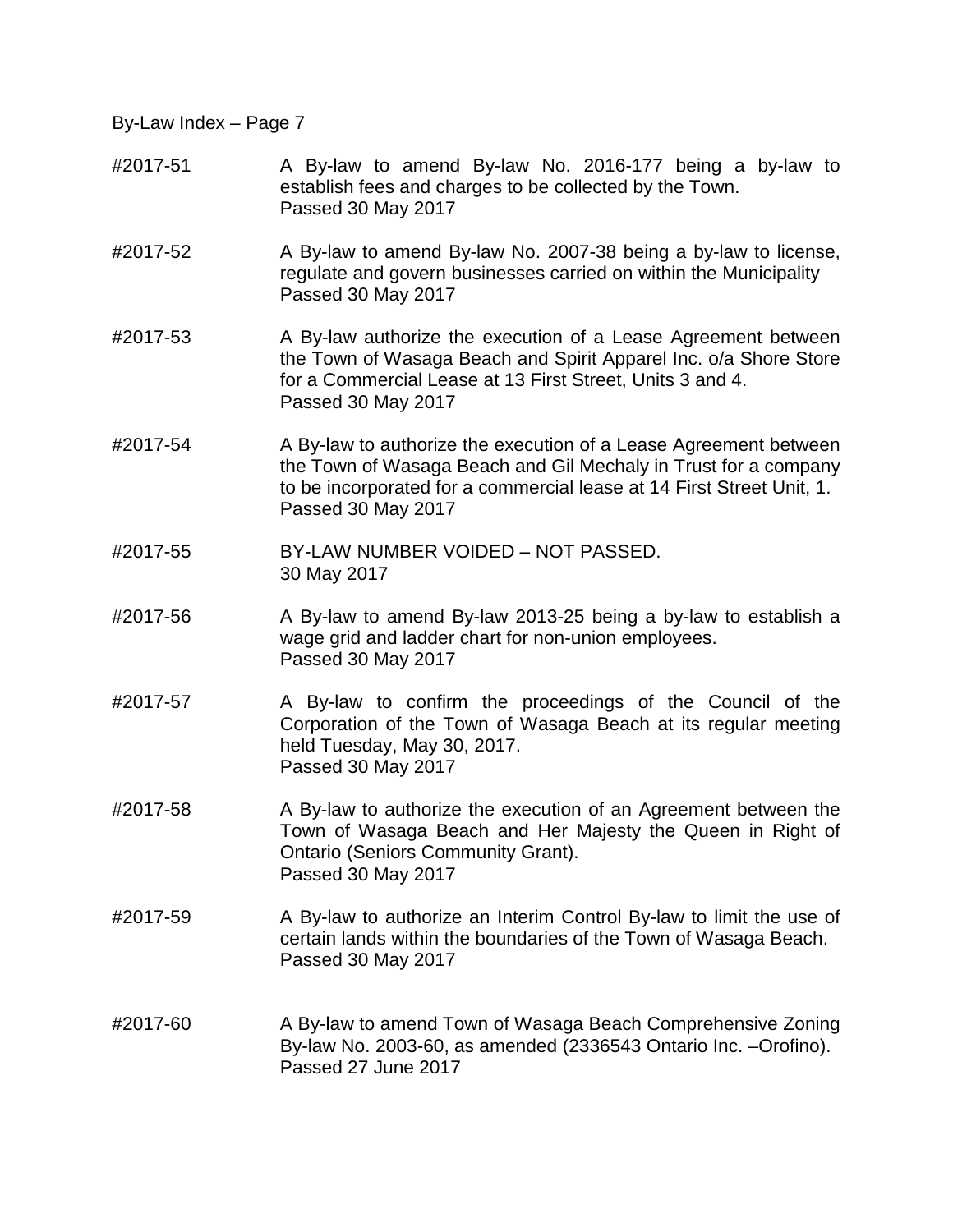- #2017-61 A By-law to amend Town of Wasaga Beach Comprehensive Zoning By-law No. 2003-60, as amended. Passed 27 June 2017
- #2017-62 A By-law to authorize the execution of a Lease Agreement between the Town of Wasaga Beach and the Wasaga Beach Chamber of Commerce at 550 River Road West. Passed 27 June 2017
- #2017-63 A By-law to appoint Seasonal Municipal Law Enforcement Officers for the Town of Wasaga Beach. Passed 27 June 2017
- #2017-64 A By-law to authorize the execution of a Lease Agreement between the Town of Wasaga Beach and 9406069 Canada Inc. at 13 First Street. Passed 27 June 2017
- #2017-65 A By-law to confirm the proceedings of the Council of the Corporation of the Town of Wasaga Beach at its regular meeting held Tuesday June 27, 2017. Passed 27 June 2017
- #2017-66 A By-law to authorize the execution of an Agreement between the Town of Wasaga Beach and Her Majesty the Queen in Right of Ontario as represented by the Minister of Tourism, Culture and Sport (Celebrate Ontario Grant 2017) Passed 27 June 2017
- #2017-67 A By-law to confirm the proceedings of the Council of the Corporation of the Town of Wasaga Beach at its Special Council meeting held Thursday July 6, 2017. Passed 6 July 2017
- #2017-68 A By-law to amend By-law 2016-177, being a by-law to establish fees and charges to be collected by the Town of Wasaga Beach Passed 25 July 2017
- #2017-69 A By-law to authorize the execution of an Agreement between the Town of Wasaga Beach and Her Majesty the Queen in Right of Canada (Military Deployment Area October 11 – 15, 2017) Passed 25 July 2017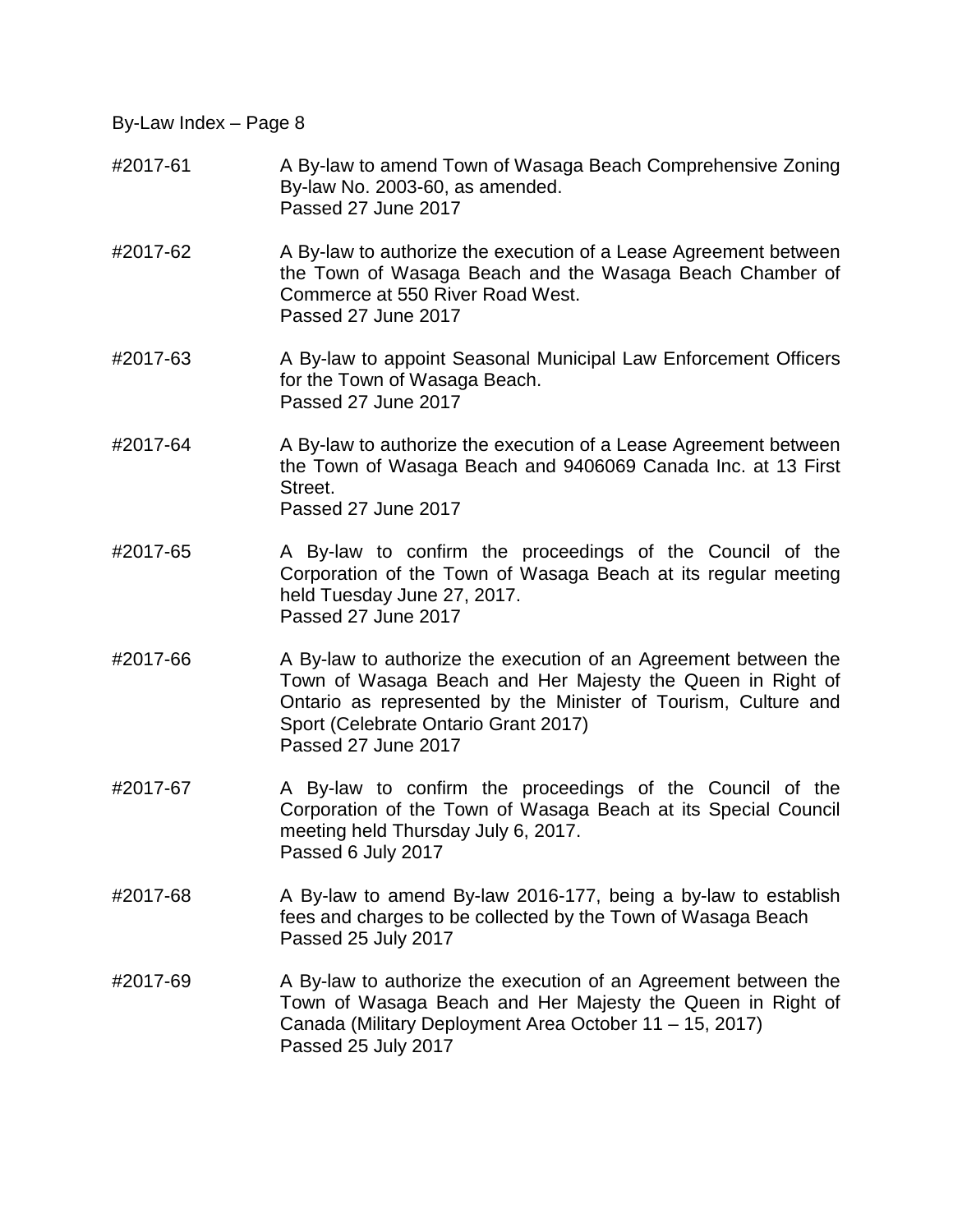- #2017-70 A By-law to prescribe and authorize the rates of speed within the Town of Wasaga Beach (River Road East) Passed 25 July 2017
- #2017-71 A By-law to prohibit or regulate the injuring or destruction of trees on private property in the Town of Wasaga Beach and to repeal Bylaw 2004-72 as amended Passed 25 July 2017
- #2017-72 A By-law to confirm the proceedings of the Council of the Corporation of the Town of Wasaga Beach at its regular meeting held Tuesday, July 25, 2017 Passed 25 July 2017
- #2017-73 A By-law to amend Town of Wasaga Beach Comprehensive Zoning By-law No. 2003-60, as amended. Z06/17 - Ernest and Sarina Gold, 26 Nottawa Road, Lot 19, Plan 800 Passed 29 August 2017
- #2017-74 A By-law to amend Town of Wasaga Beach Comprehensive Zoning By-law No. 2003-60, as amended. Z02/17, Hamount, Chrissies Cabins (Stonebridge Phase 6), 195 River Road East Passed 29 August 2017
- #2017-75 A By-law to authorize the execution of an Agreement between the Town of Wasaga Beach and Her Majesty the Queen in Right of Ontario (Clean Water and Wastewater Fund – CWWF) Passed 29 August 2017
- #2017-76 A By-law to confirm the proceedings of the Council of the Corporation of the Town of Wasaga Beach at its regular meeting held Tuesday, August 22, 2017 and its Special Meeting held Tuesday, August 29, 2017. Passed 29 August 2017
- #2017-77 A By-law to authorize the execution of a Collective Agreement between the Canadian Union of Public Employees (CUPE) and its local 3115 and the Town of Wasaga Beach. Passed 26 September 2017
- #2017-78 A By-law to amend By-law 2017-17, being a by-law to establish rates and regulations for the parking of vehicles within the Town of Wasaga Beach. Passed 26 September 2017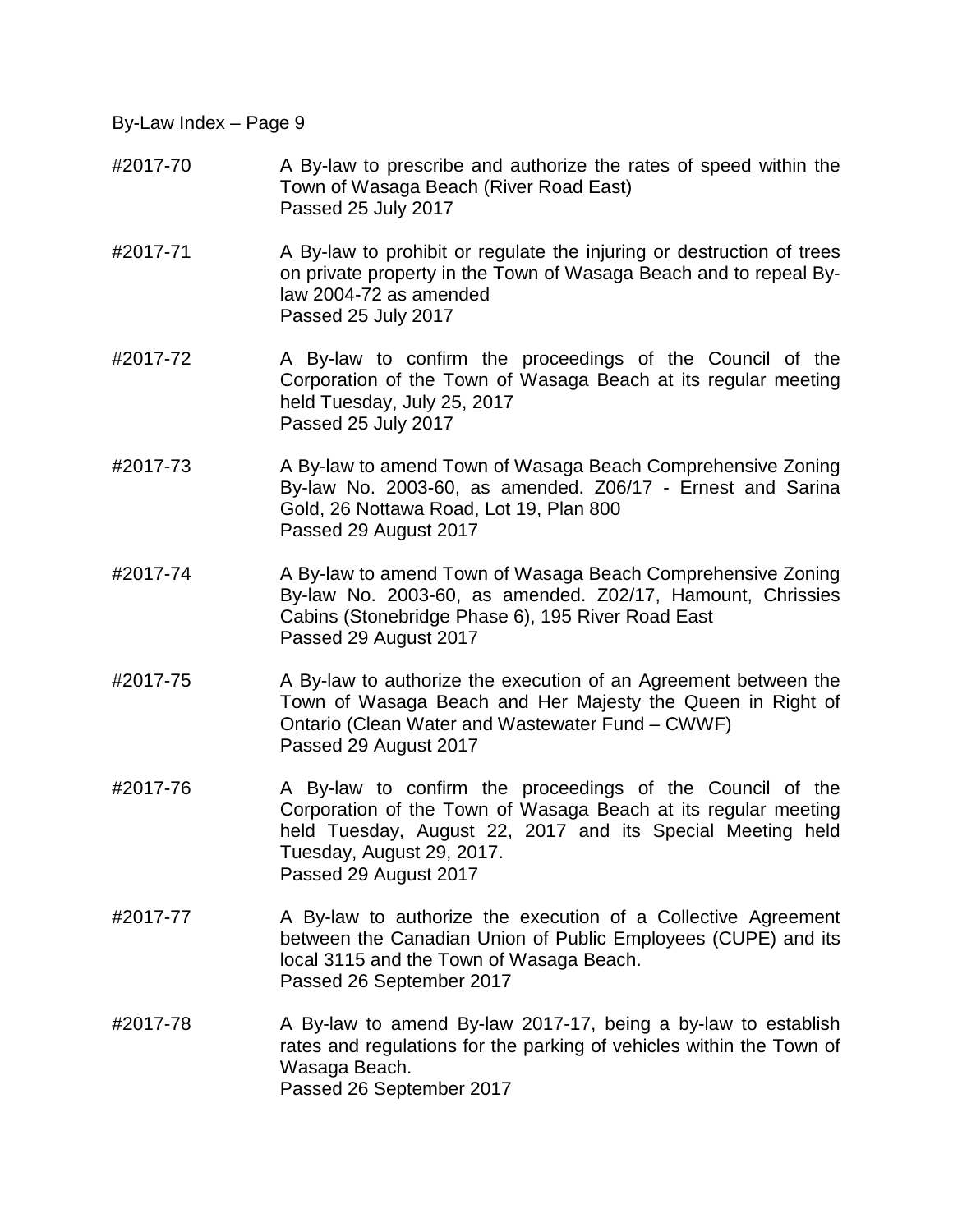- #2017-79 A By-law to authorize the execution of an Agreement between the Town of Wasaga Beach and Her Majesty the Queen in Right of Canada (Military Deployment Area – Observation Posts October 11  $-15, 2017$ Passed 26 September 2017
- #2017-80 A By-law to make appointments to Advisory Committee, Local Boards and External Board and Committees and to repeal By-laws 2014-112, 2016-79, 2016-99, 2016-143 and 2016-151 Passed 26 September 2017
- #2017-81 A By-law to adopt a policy for the public appointments by Council to Advisory Committees, Local Boards and External Boards and Committees and to repeal By-law 2011-25 Passed 26 September 2017
- #2017-82 A By-law to authorize an application for approval to expropriate land Passed 26 September 2017
- #2017-83 A By-law to confirm the proceedings of the Council of the Corporation of the Town of Wasaga Beach at its regular meeting held Tuesday, September 26, 2017 Passed 26 September 2017
- #2017-84 A By-law to amend Town of Wasaga Beach Comprehensive Zoning By-law 2003-60, as amended. Z08/17, William Strongman Glenwood Drive, 134 Glenwood Drive. Passed 24 October 2017
- #2017-85 A By-law to confirm the proceedings of the Council of the Corporation of the Town of Wasaga Beach at its regular meeting held Tuesday, October 24, 2017 Passed 24 October 2017
- #2017-86 A By-law to confirm the proceedings of the Council of the Corporation of the Town of Wasaga Beach at its special meeting held Monday, October 30, 2017. Passed 30 October 2017
- #2017-87 A By-law to authorize the execution of an Agreement between Intelivote Systems Inc. and the Town of Wasaga Beach Passed 28 November 2017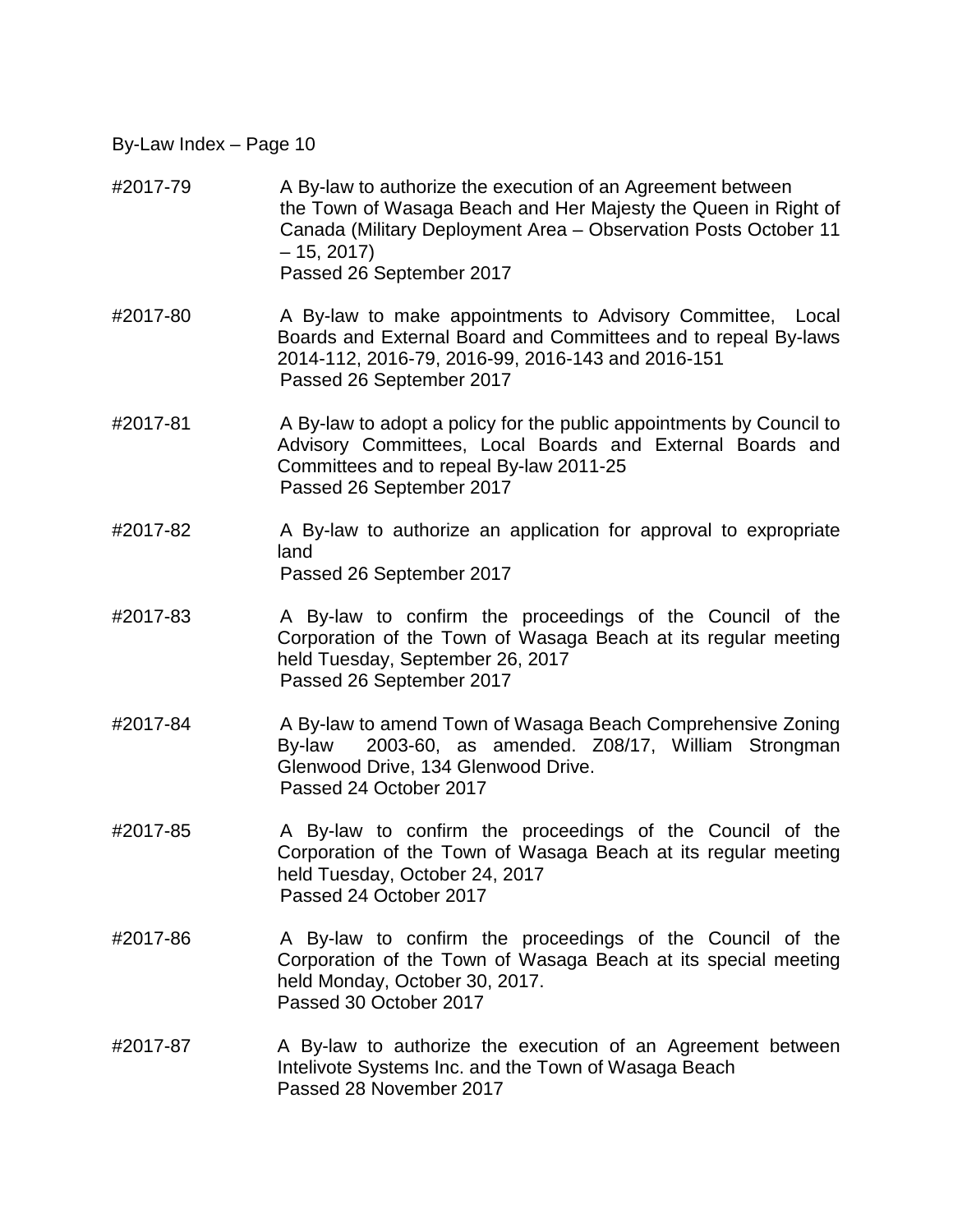- #2017-88 A By-law to amend Town of Wasaga Beach Comprehensive Zoning By-law No. 2003-60, as amended (Trillium Forest North – Phase 3) Passed 28 November 2017
- #2017-89 A By-law to authorize the purchase of lands known municipally as 21 Main Street more particularly described as Plan 360 Lots 6 & 7 and Part Lots 5 & 8 on Main Street Plan 360, Town of Wasaga Beach Passed 28 November 2017
- #2017-90 A By-law to confirm the proceedings of the Council of the Corporation of the Town of Wasaga Beach at its Regular meeting held Tuesday, November 28, 2017 Passed 28 November 2017
- #2017-91 A By-law to exempt Blocks 4,5,6,7,8,9 and 10 Registered Plan 51M-1098 in the Town of Wasaga Beach, County of Simcoe, from Part Lot Control (Pine Valley – Wasaga Heights, Phase 2 – 41st Street South) Passed 19 December 2017
- #2017-92 A By-law to adopt an amendment to the Town of Wasaga Beach Official Plan Passed 19 December 2017
- #2017-93 A By-law to amend Town of Wasaga Beach Comprehensive Zoning By-law No. 2003-60, as amended Passed 19 December 2017
- #2017-94 A By-law to authorize the entering into of an Agreement with Wasaga Beach Woodworkers Club for the use of Cabin #6 as a Club house (2018-2022) Passed 19 December 2017
- #2017-95 A By-law to adopt a Multi-Year Accessibility Plan (2018-2022) Passed 19 December 2017
- #2017-96 A By-law to designate a Community Improvement Project Area for Downtown Wasaga Beach Passed 19 December 2017